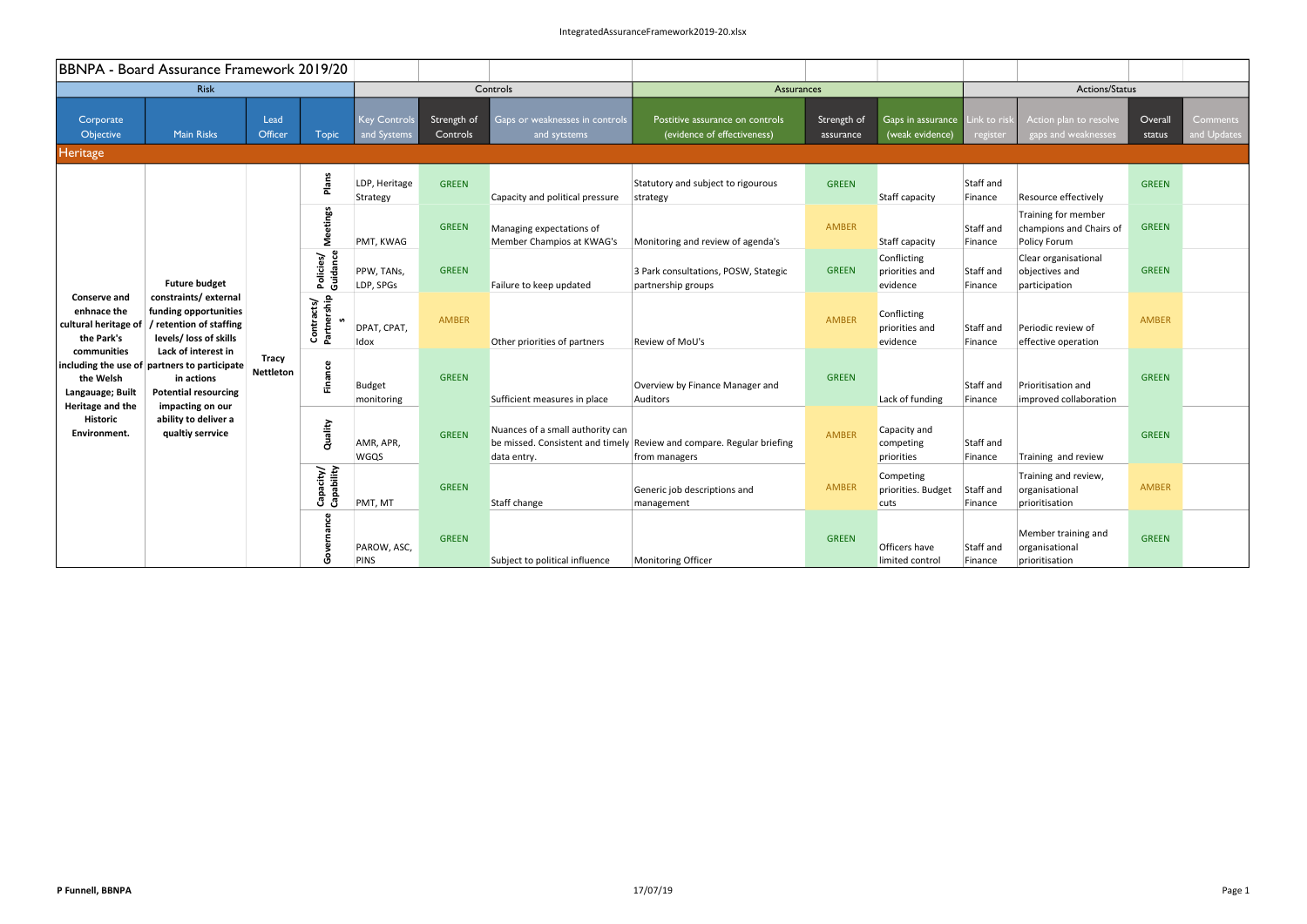|                                                                                                                                                                                           | BBNPA - Board Assurance Framework 2019/20                                                                                                                                                                           |                    |                            |                                     |                         |                                                                                                                                                                                                                                                                                                                           |                                                                                                                                                                                                                                                                                                                                                                                                      |                          |                                                                                                                                                                                                                      |                      |                                                                  |                   |                         |  |
|-------------------------------------------------------------------------------------------------------------------------------------------------------------------------------------------|---------------------------------------------------------------------------------------------------------------------------------------------------------------------------------------------------------------------|--------------------|----------------------------|-------------------------------------|-------------------------|---------------------------------------------------------------------------------------------------------------------------------------------------------------------------------------------------------------------------------------------------------------------------------------------------------------------------|------------------------------------------------------------------------------------------------------------------------------------------------------------------------------------------------------------------------------------------------------------------------------------------------------------------------------------------------------------------------------------------------------|--------------------------|----------------------------------------------------------------------------------------------------------------------------------------------------------------------------------------------------------------------|----------------------|------------------------------------------------------------------|-------------------|-------------------------|--|
|                                                                                                                                                                                           | <b>Risk</b>                                                                                                                                                                                                         |                    |                            |                                     |                         | Controls                                                                                                                                                                                                                                                                                                                  |                                                                                                                                                                                                                                                                                                                                                                                                      | Assurances               |                                                                                                                                                                                                                      | Actions/Status       |                                                                  |                   |                         |  |
| Corporate<br>Objective                                                                                                                                                                    | <b>Main Risks</b>                                                                                                                                                                                                   | Lead<br>Officer    | <b>Topic</b>               | <b>Key Controls</b><br>and Systems  | Strength of<br>Controls | Gaps or weaknesses in controls<br>and sytstems                                                                                                                                                                                                                                                                            | Postitive assurance on controls<br>(evidence of effectiveness)                                                                                                                                                                                                                                                                                                                                       | Strength of<br>assurance | Gaps in assurance (weak<br>evidence)                                                                                                                                                                                 | ink to ri<br>registe | <b>Action plan to resolv</b><br>gaps and weaknesses              | Overall<br>status | Comments<br>and Updates |  |
| Landscape and Biodiversity                                                                                                                                                                |                                                                                                                                                                                                                     |                    |                            |                                     |                         |                                                                                                                                                                                                                                                                                                                           |                                                                                                                                                                                                                                                                                                                                                                                                      |                          |                                                                                                                                                                                                                      |                      |                                                                  |                   |                         |  |
|                                                                                                                                                                                           |                                                                                                                                                                                                                     |                    | Plans                      | <b>NRAP</b>                         | <b>GREEN</b>            | Future status and capabilities of<br>key stakeholders                                                                                                                                                                                                                                                                     | NRAP includes a survey and monitoring<br>objective, the implementation of which<br>will provide this assurance. Until then,<br>only the staff and stakeholder<br>commitment provides this.                                                                                                                                                                                                           | <b>AMBER</b>             | Largest source of information<br>are BIS datasets. Large gaps<br>therein; ERAMMP will be at a<br>higher level; needs a specific<br>survey and monitoring<br>programme for BBNP.                                      | Staff and<br>finance | Resource and implement<br>NRAP objectives                        | <b>GREEN</b>      |                         |  |
|                                                                                                                                                                                           |                                                                                                                                                                                                                     |                    | <b>Meetings</b>            | SDT, SLG,<br>KWAWG,<br>Policy Forum | <b>GREEN</b>            | LNP meetings are held as and<br>when required; NRAP launch<br>event planned for July 2019.                                                                                                                                                                                                                                | Critical success factor will be the extent<br>to which LNP stakeholders commit to<br>leading work on the NRAP within the<br>BBNP.                                                                                                                                                                                                                                                                    | AMBER                    | Strength of LNP relies on the<br>strength and range of LNP<br>stakeholders, and their<br>willingness and capacity to<br>contribute directly, and to lead.                                                            | Staff and<br>finance | Support and encourage<br>LNP stakeholder boards<br>and governors | <b>GREEN</b>      |                         |  |
|                                                                                                                                                                                           |                                                                                                                                                                                                                     |                    | Policies/Guidance          |                                     | <b>GREEN</b>            | Legislation strong; WG legislative Statutory duty to deliver SMNR<br>intentions strong; easy read<br>across to strong policy; but<br>policies not yet in place.                                                                                                                                                           | objective and to report on how we have<br>conserved and enhanced biodiversity<br>and delivered resilience of ecosystems;<br>first report due 2019.                                                                                                                                                                                                                                                   | <b>AMBER</b>             | Gaps will be revealed by the first Staff and<br>2019 report. Likely to reflect the finance<br>heavy focus on four focal areas<br>rather than where, ecologically,<br>are the best areas on the BBNP<br>to engage.    |                      | Pending 2019 report on<br>S6 duty                                | <b>GREEN</b>      |                         |  |
|                                                                                                                                                                                           |                                                                                                                                                                                                                     |                    | Partnerships<br>Contracts/ | <b>BMLUP</b>                        | <b>AMBER</b>            | Initial struggle as BMLUP found<br>on disproportionate input by<br>other stakeholders.                                                                                                                                                                                                                                    | For BMLUP, SMS Scheme Management<br>its feet. BMLUP is heavily reliant Unit, now within the RPA, provides this<br>assurance. Whilst there is a small<br>BBNPA. BBNPA plays a lead role budget for NRAP implementation, just<br>for LNP. Needs more input from one contract let (Vital Signs ENRAW<br>grant). Again, a critical success factor<br>will be the extent of LNP stakeholder<br>commitment | <b>AMBER</b>             | Partnerships seem to rely on<br>cash; money talks! Little<br>partnership work yet underway<br>for NRAP.                                                                                                              | Staff and<br>finance | Pending Leadership<br>Group recommendations<br>to NPA            | <b>AMBER</b>      |                         |  |
| Develop and deliver<br>a Nature Recovery<br><b>Action Plan - 'A</b><br>at its Heart' to<br>habitats and build a<br>network of resilient  <br>and better<br>connected<br>ecosystems within | <b>Resource allocaton</b><br>Future with Nature   and response by LNP<br>stakeholders; slow or<br>restore wildlife and insufficient response<br>to the climate<br>emergency and<br>collapse of the natural<br>world | Paul<br>Sinnadurai | <b>Finance</b>             | A&SC, WAO,<br><b>CIPFA</b>          | <b>GREEN</b>            | guarantees beyond BREXIT and<br>all capital spend. Now past the<br>real risks created by RPA Wales<br>not paying a year's worth of<br>invoices. Small NRAP budget<br>from two WG unfunded<br>pressures grants, a small INNS<br>Project (WG unfunded pressures<br>grant) and a Vital Signs<br>development project (ENRAW). | BMLUP is RDP Wales funded; no These grants are all finite sources of<br>funding; unless there's core funding,<br>new March 2020 deadline set for then NRAP implementation will remain<br>dependent on external funding. So, a<br>critical success factor for BBNPA might<br>be the size of the core staff<br>commitment.                                                                             | <b>AMBER</b>             | Will there be another RDP<br>Wales? HLF is highly<br>competitive; no guarantee of<br>ongoing WG unfunded<br>pressures. Need other financial<br>instruments (trusts, land- and<br>site-based trusts, CICs, CIOs etc.) | Staff and<br>finance | Pending Leadership<br>Group recommendations<br>to NPA            | <b>GREEN</b>      |                         |  |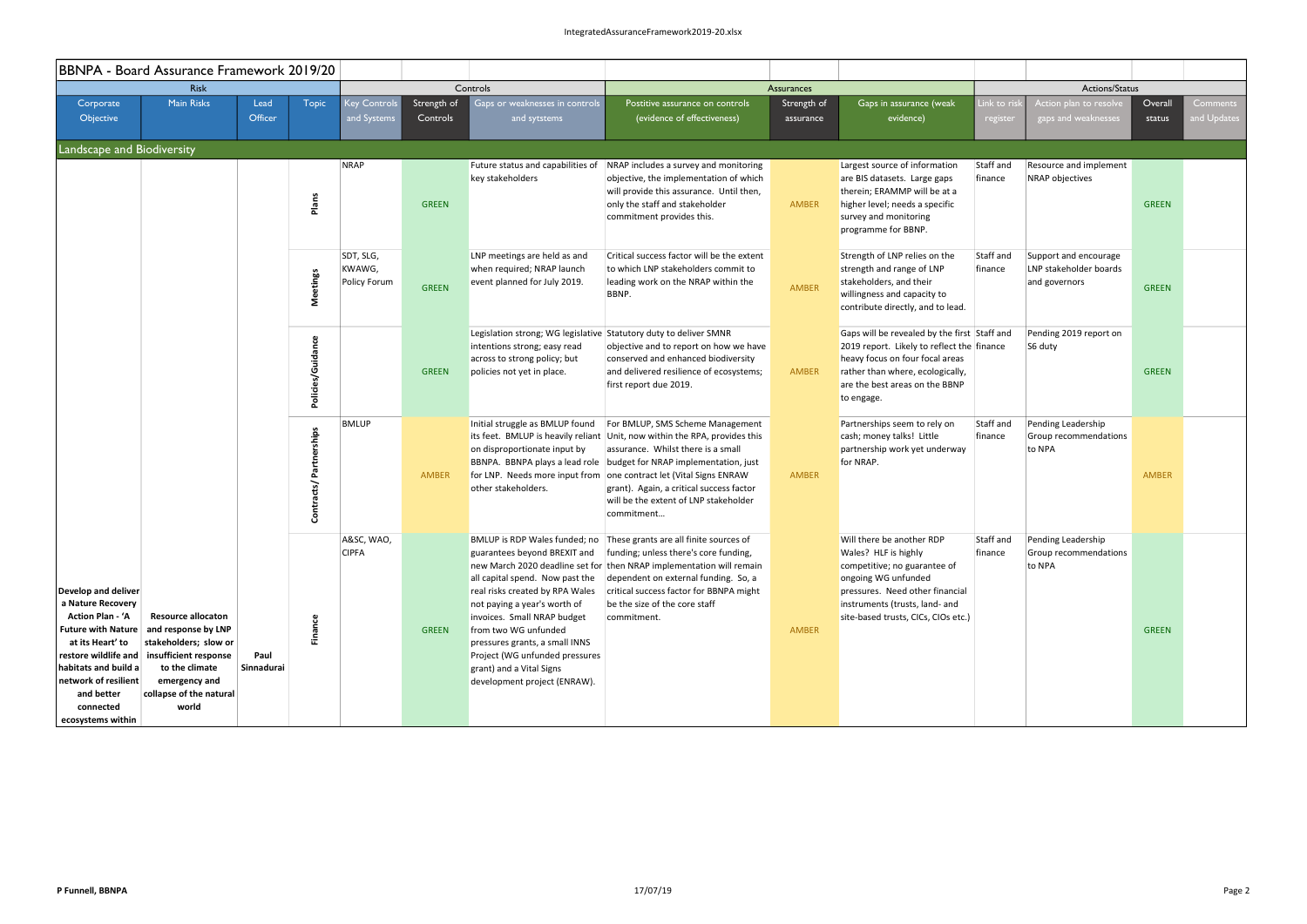|                            | <b>Risk</b> |                 |                         | Controls                    |                         |                                                                                                                                                                                                                                                                         | Assurances                                                                                                                                                                                                                                                                                                                                                                                                                               |                          |                                                                                                                                                                                                                                                                                                                                                                                                                                                   |                        | Actions/Status                                                                                                                                                                                                                                                                                                                                                                 |                   |                                |  |
|----------------------------|-------------|-----------------|-------------------------|-----------------------------|-------------------------|-------------------------------------------------------------------------------------------------------------------------------------------------------------------------------------------------------------------------------------------------------------------------|------------------------------------------------------------------------------------------------------------------------------------------------------------------------------------------------------------------------------------------------------------------------------------------------------------------------------------------------------------------------------------------------------------------------------------------|--------------------------|---------------------------------------------------------------------------------------------------------------------------------------------------------------------------------------------------------------------------------------------------------------------------------------------------------------------------------------------------------------------------------------------------------------------------------------------------|------------------------|--------------------------------------------------------------------------------------------------------------------------------------------------------------------------------------------------------------------------------------------------------------------------------------------------------------------------------------------------------------------------------|-------------------|--------------------------------|--|
| Corporate<br>Objective     | Main Risks  | Lead<br>Officer | <b>Topic</b>            | Key Controls<br>and Systems | Strength of<br>Controls | Gaps or weaknesses in controls<br>and sytstems                                                                                                                                                                                                                          | Postitive assurance on controls<br>(evidence of effectiveness)                                                                                                                                                                                                                                                                                                                                                                           | Strength of<br>assurance | Gaps in assurance (weak<br>evidence)                                                                                                                                                                                                                                                                                                                                                                                                              | Link to ri<br>register | Action plan to resolve<br>gaps and weaknesses                                                                                                                                                                                                                                                                                                                                  | Overall<br>status | <b>Comments</b><br>and Updates |  |
| Landscape and Biodiversity |             |                 |                         |                             |                         |                                                                                                                                                                                                                                                                         |                                                                                                                                                                                                                                                                                                                                                                                                                                          |                          |                                                                                                                                                                                                                                                                                                                                                                                                                                                   |                        |                                                                                                                                                                                                                                                                                                                                                                                |                   |                                |  |
| the National Park          |             |                 | Quality                 | A&SC                        | <b>GREEN</b>            | Ffynnon reporting; LG<br>recommendations to Policy<br>Forum will lead to a shift in<br>emphasis, which has potential to<br>affect this work +vely and<br>vely.                                                                                                          | Quality means the level of ecosystem<br>function, and function includes a wide<br>range of factors, each of which require<br>surveillance and monitoring or a<br>surrogate method that gives key<br>indicators; yet to be developed or<br>implemented. We have provided ideas<br>to the national ERAMMP project but this<br>will need to be supplemented with a<br>finer grained survey and monitoring<br>programme explicitly for BBNP. | <b>AMBER</b>             | Quality means the level of<br>ecosystem function, and<br>function includes a wide range of<br>factors, each of which require<br>surveillance and monitoring or a<br>surrogate method that gives key<br>indicators; yet to be developed<br>or implemented. We have<br>provided ideas to the national<br>ERAMMP project but this will<br>need to be supplemented with a<br>finer grained survey and<br>monitoring programme explicitly<br>for BBNP. | Staff and<br>finance   | Needs a survey,<br>survillance and<br>monitoring programme;<br>Vital Signs development<br>project will, if the fully<br>funded proposal wins<br>funding, address<br>particular species- and<br>habitat-level gaps, and<br>achieve greater<br>involvement by local<br>people. But there<br>remains a need for a<br>deeper understanding of<br>ecosystem function and<br>status. | <b>GREEN</b>      |                                |  |
|                            |             |                 | Capability<br>Capacity/ | SLG, SDT                    | AMBER                   | LG recommendations to Policy<br>Forum will lead to a shift in<br>emphasis, which has potential to<br>affect this work +vely and<br>vely.                                                                                                                                | Success will show up in the range of<br>projects underway and the levels of<br>practical engagement by BBNPA staff,<br>LNP stakeholders and people living and<br>working in BBNP.                                                                                                                                                                                                                                                        | <b>AMBER</b>             | Yet to measure the collective<br>(LNP) financial and staff cost to<br>achieve a realistic NRAP<br>implementation over a set<br>period, e.g., 5, 10 years, 20 years<br>etc.                                                                                                                                                                                                                                                                        | Staff and<br>finance   | Pending Leadership<br>Group recommendations<br>to NPA                                                                                                                                                                                                                                                                                                                          | <b>AMBER</b>      |                                |  |
|                            |             |                 | Governance              | A&SC                        | <b>AMBER</b>            | Partnership governance is<br>reasonably strong but also relies<br>heavily on BBNPA input; needs a<br>full time Project Mgr. LG<br>recommendations to Policy<br>Forum will lead to a shift in<br>emphasis, which has potential to<br>affect this work +vely and<br>vely. | Critical success factor will be the extent<br>to which LNP stakeholders commit to<br>leading work on the NRAP within the<br>BBNP.                                                                                                                                                                                                                                                                                                        | <b>AMBER</b>             | High level commitment,<br>prioritising nature recovery<br>required, in response to climate<br>emergency and nature's collapse<br>emergency.                                                                                                                                                                                                                                                                                                       | Staff and<br>finance   | Support and encourage<br>LNP stakeholder boards<br>and governors                                                                                                                                                                                                                                                                                                               | <b>AMBER</b>      |                                |  |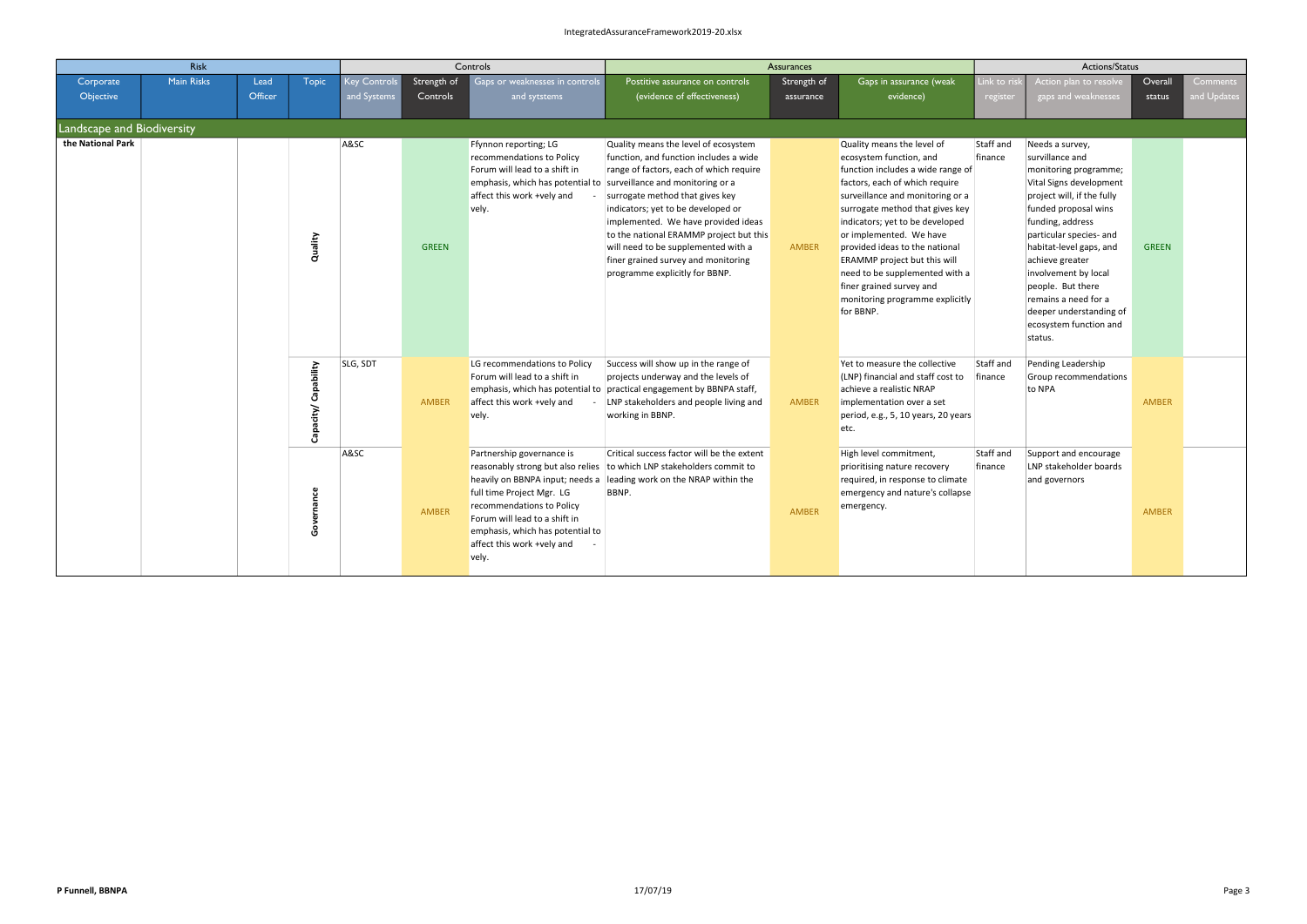|                                                                       | BBNPA - Board Assurance Framework 2019/20                                                                                    |                  |                                    |                                                              |                                                               |                                                                                              |                                                                                                                   |                                                                                                          |                                                                                                |                                                                                            |                   |                         |  |
|-----------------------------------------------------------------------|------------------------------------------------------------------------------------------------------------------------------|------------------|------------------------------------|--------------------------------------------------------------|---------------------------------------------------------------|----------------------------------------------------------------------------------------------|-------------------------------------------------------------------------------------------------------------------|----------------------------------------------------------------------------------------------------------|------------------------------------------------------------------------------------------------|--------------------------------------------------------------------------------------------|-------------------|-------------------------|--|
|                                                                       | <b>Risk</b>                                                                                                                  |                  |                                    |                                                              |                                                               | Controls                                                                                     | Assurances                                                                                                        |                                                                                                          |                                                                                                | Actions/Status                                                                             |                   |                         |  |
| Corporate<br>Objective                                                | <b>Main Risks</b>                                                                                                            | Lead<br>Officer  | <b>Topic</b>                       | <b>Key Controls</b><br>and Systems                           | Strength of<br>Controls                                       | and sytstems                                                                                 | Gaps or weaknesses in controls Postitive assurance on controls (evidence of<br>effectiveness)                     | Strength of<br>assurance                                                                                 | Gaps in assurance<br>(weak evidence)                                                           | Link to ris<br>Action plan to resolve gaps<br>and weaknesses<br>$\sqrt{\mathsf{register}}$ | Overall<br>status | Comments<br>and Updates |  |
|                                                                       | Resilient Communities - Objective I                                                                                          |                  |                                    |                                                              |                                                               |                                                                                              |                                                                                                                   |                                                                                                          |                                                                                                |                                                                                            |                   |                         |  |
|                                                                       |                                                                                                                              |                  | Plans                              | Strategic<br>Equality<br>Plan, HWB<br>Position<br>statement, | <b>GREEN</b>                                                  | capacity                                                                                     | Joint SEP with other publci sector going<br>forward                                                               | <b>GREEN</b>                                                                                             | Joint SEP with<br>other publci sector<br>going forward                                         | Pending Leadership Group<br>recommendations to NPA                                         | <b>GREEN</b>      |                         |  |
|                                                                       |                                                                                                                              |                  | Meetings                           | SDT, KWAWG,<br><b>SLG</b>                                    | <b>GREEN</b>                                                  | reliant on external stakeholders                                                             | good level of participation to date across all<br>sectors                                                         | <b>GREEN</b>                                                                                             | Competing<br>priorities for<br>partners                                                        | Pending Leadership Group<br>recommendations to NPA                                         | <b>GREEN</b>      |                         |  |
|                                                                       | <b>Future budget</b><br>constraints/external                                                                                 |                  | Policies/<br>Guidance              |                                                              | <b>GREEN</b>                                                  | Strong but widely interpreted<br>legislation (WFG Act), Child<br><b>Poverty Duty</b>         |                                                                                                                   | AMBER                                                                                                    |                                                                                                | Pending Leadership Group<br>recommendations to NPA                                         | <b>AMBER</b>      |                         |  |
| Enable a diverse<br>cross section of<br>society to gain<br>health and | funding opportunities<br>/ retention of staffing<br>levels/ loss of skills<br>Lack of interest in<br>partners to participate | Clare            | Contracts/<br>Partnerships         | project<br>partnerships                                      | AMBER                                                         | reliant on external stakeholders                                                             | good level of participation to date across all<br>sectors                                                         | <b>GREEN</b>                                                                                             | staff capacity<br>(time) to engage &<br>liaise with e<br>partners                              | Pending Leadership Group<br>recommendations to NPA                                         | <b>AMBER</b>      |                         |  |
| wellbeing benefits<br>from the National<br>Park                       | in actions<br><b>Potential resourcing</b><br>impacting on our<br>ability to deliver a<br>qualtiy serrvice                    | Parsons          | Finance                            | <b>Budget</b><br>monitoring                                  | <b>RED</b>                                                    | Reliant mostly on external<br>funding & limited staff time to<br>secure                      | Overview by Finance Manager and Auditors                                                                          | AMBER                                                                                                    | No guarantee of<br>ongoing external<br>funding                                                 | Pending Leadership Group<br>recommendations to NPA                                         | <b>AMBER</b>      |                         |  |
|                                                                       |                                                                                                                              |                  | Quality                            |                                                              | <b>ASC</b>                                                    | <b>GREEN</b>                                                                                 | delivery through short term<br>projects limits potential benefits   impact eg. by Cardiff Uni                     | evaluations & independent evaluation of                                                                  | <b>GREEN</b>                                                                                   | temporary staff                                                                            |                   | <b>GREEN</b>            |  |
|                                                                       |                                                                                                                              |                  | Capacity/<br>Capability<br>SLG/SDT | <b>AMBER</b>                                                 | delivery through short term<br>project & some temporary staff | currently some capacity for cover in event<br>of project staff absence or leaving            | AMBER                                                                                                             | reducing core staff<br>reduces cover &<br>puts project<br>delivery &<br>commitment to<br>funders at risk | Pending Leadership Group<br>recommendations to NPA                                             | AMBER                                                                                      |                   |                         |  |
|                                                                       |                                                                                                                              |                  | ပ္မ<br>Governa                     | <b>ASC</b>                                                   | <b>GREEN</b>                                                  | Reliant on external partners<br>participation in project steering Good participation to date |                                                                                                                   | AMBER                                                                                                    | Competing<br>priorities for<br>partners                                                        | Pending Leadership Group<br>recommendations to NPA                                         | <b>AMBER</b>      |                         |  |
|                                                                       | <b>Resilient Communities - Objective 2</b>                                                                                   |                  |                                    |                                                              |                                                               |                                                                                              |                                                                                                                   |                                                                                                          |                                                                                                |                                                                                            |                   |                         |  |
|                                                                       |                                                                                                                              |                  | Plans                              | NPMP, Corp<br>Plan                                           | AMBER                                                         | social wellbeing                                                                             | Needs up to date plan for Econ & Annual SDF report, SD team report, Corp<br>Plan                                  | AMBER                                                                                                    | staff capacity(time)                                                                           | Economic and social<br>wellbeing strategy to be<br>produced in 2019/20                     | <b>AMBER</b>      |                         |  |
|                                                                       | <b>Future budget</b>                                                                                                         |                  | <b>Meetings</b>                    | SDT, KWAWG,<br>SLG, SDF                                      | <b>GREEN</b>                                                  | Reliant on external stakeholder<br>engagement                                                | To date stakeholder engagement for place<br>plans, project proposals, funding leverage<br>&delivery has been good | AMBER                                                                                                    | To be seen if<br>revised priorities<br>will attract same<br>level of stakeholder<br>commitment |                                                                                            | AMBER             |                         |  |
| <b>Collaborate to</b>                                                 | constraints/external<br>funding opportunities<br>/ retention of staffing                                                     |                  | Policies/<br>Guidance              | SLG/SDT                                                      | AMBER                                                         | Strong but widely interpreted<br>legislation (WFG Act)                                       | Reporting in Corporate plan                                                                                       | AMBER                                                                                                    | level of detail in<br>Corp plan                                                                | Economic and social<br>wellbeing strategy to be<br>produced in 2019/20                     | AMBER             |                         |  |
| identify key<br>challenges and<br>solutions for                       | levels/ loss of skills<br>Lack of interest in<br>progress innovative partners to participate<br>in actions                   | Clare<br>Parsons | Contracts/<br>Partnerships         | SLG/SDT                                                      | <b>GREEN</b>                                                  | Reliant on external stakeholder<br>engagement inc. Place Plan<br>groups                      | Overview by SD Manager                                                                                            | <b>GREEN</b>                                                                                             | Capacity and<br>competing<br>priorities                                                        | Pending Leadership Group<br>recommendations to NPA                                         | <b>GREEN</b>      |                         |  |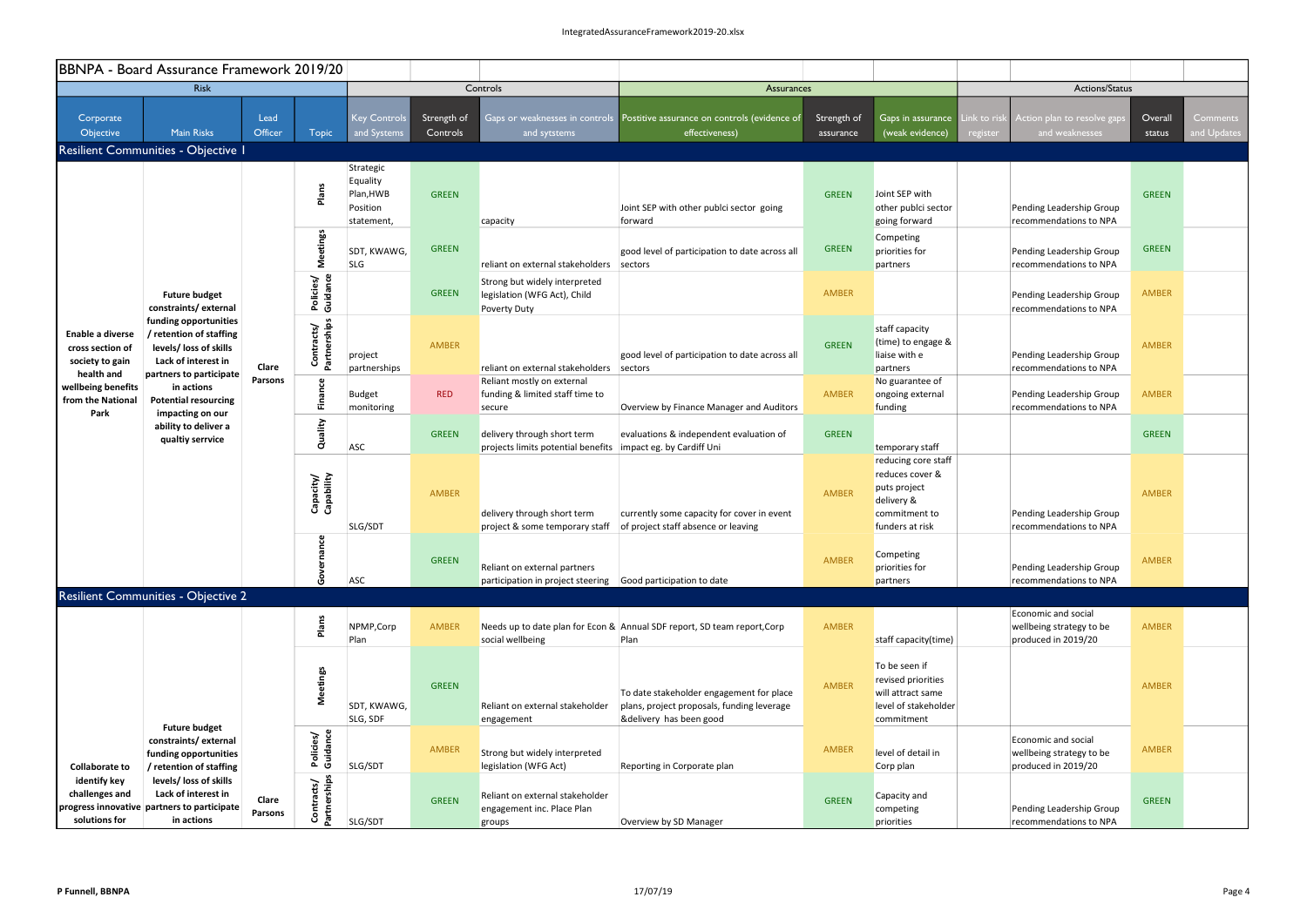|                                            | <b>Risk</b>                                                             |                 |                         |                                    |                         | Controls                                                                  | Assurances                                                                                    |                          |                                                    | Actions/Status |                                                                              |                   |                         |
|--------------------------------------------|-------------------------------------------------------------------------|-----------------|-------------------------|------------------------------------|-------------------------|---------------------------------------------------------------------------|-----------------------------------------------------------------------------------------------|--------------------------|----------------------------------------------------|----------------|------------------------------------------------------------------------------|-------------------|-------------------------|
| Corporate<br>Objective                     | <b>Main Risks</b>                                                       | Lead<br>Officer | <b>Topic</b>            | <b>Key Controls</b><br>and Systems | Strength of<br>Controls | and sytstems                                                              | Gaps or weaknesses in controls Postitive assurance on controls (evidence of<br>effectiveness) | Strength of<br>assurance | (weak evidence)                                    | register       | Gaps in assurance Link to risk Action plan to resolve gaps<br>and weaknesses | Overall<br>status | Comments<br>and Updates |
| sustainable living in<br>the National Park | <b>Potential resourcing</b><br>impacting on our<br>ability to deliver a |                 | - 6                     | Budget<br>monitoring               | <b>GREEN</b>            | <b>Reliant on SDF for financial</b><br>leverage & influence/NPA stake     | Overview by Finance Manager and Auditors                                                      | AMBER                    | ongoing funding<br>uncertainty                     |                | Pending Leadership Group<br>recommendations to NPA                           | <b>AMBER</b>      |                         |
|                                            | qualtiy serrvice                                                        |                 | ality<br>ā              | ASC                                | <b>GREEN</b>            | Wide ranging initiatives &<br>delivery partners                           | Manager review & discussion                                                                   | <b>GREEN</b>             | Capacity and<br>competing<br>priorities            |                | Pending Leadership Group<br>recommendations to NPA                           | <b>GREEN</b>      |                         |
|                                            |                                                                         |                 | Capacity/<br>Capability | SLG/SDT                            | <b>GREEN</b>            | Potential change in emphasis                                              | Currently good capacity & capability in core<br>staffing                                      | <b>GREEN</b>             | Competing<br>priorities. Budget<br>cuts            |                | Pending Leadership Group<br>recommendations to NPA                           | <b>GREEN</b>      |                         |
|                                            |                                                                         |                 |                         | ASC, SDF                           | <b>GREEN</b>            | Reliant on external SDF panel<br>time contribution & Place plan<br>groups | To date high level of commitment                                                              | <b>GREEN</b>             | Changes in priority<br>may dissuade<br>involvement |                | Engagement with<br>stakeholders                                              | <b>GREEN</b>      |                         |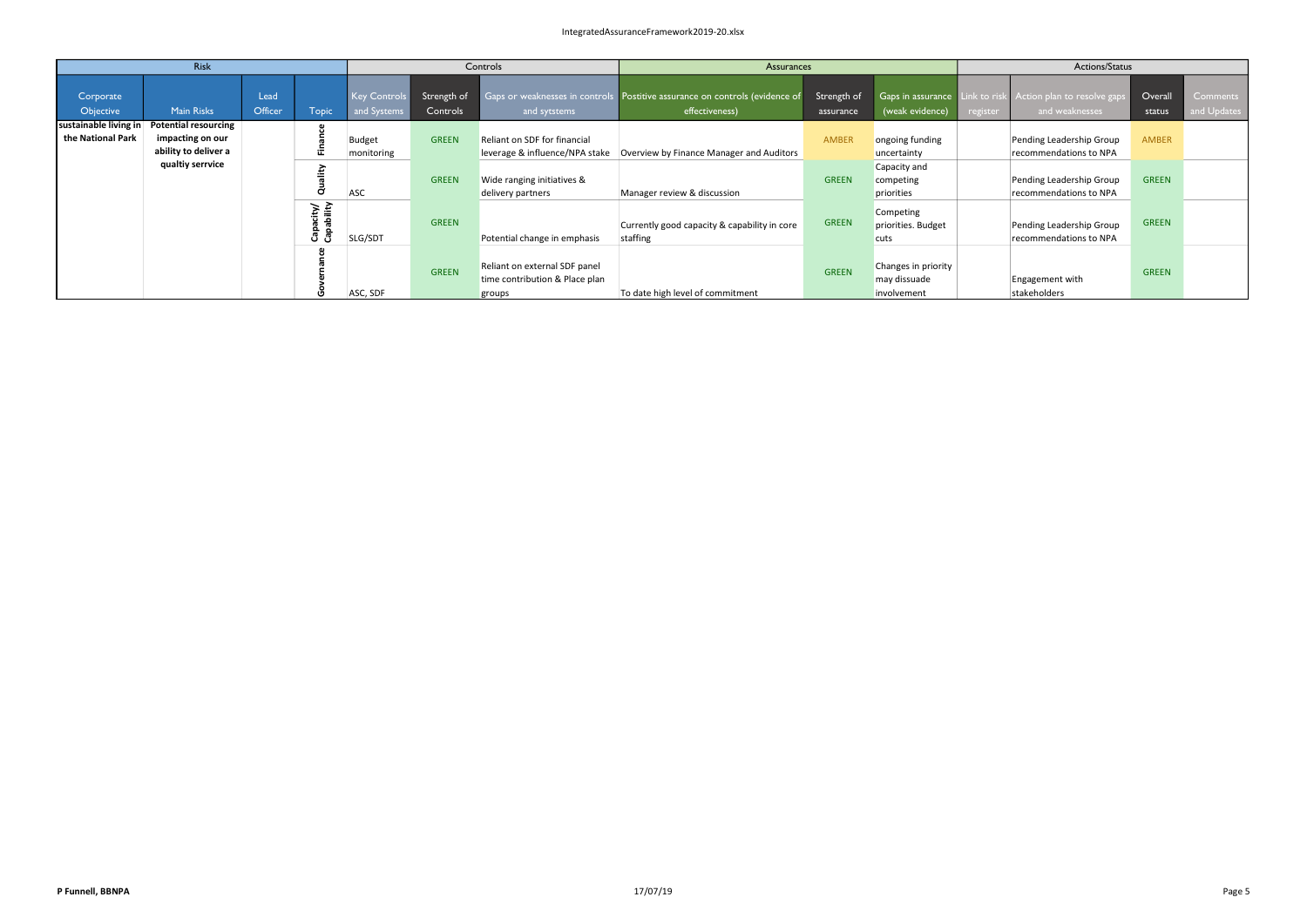|                                                                                       | BBNPA - Board Assurance Framework 2019/20                                                                         |                         |                            |                                    |                         |                                                                                                                  |                                                                                                                                                        |                          |                                                                                                   |                        |                                                                        |                   |                         |
|---------------------------------------------------------------------------------------|-------------------------------------------------------------------------------------------------------------------|-------------------------|----------------------------|------------------------------------|-------------------------|------------------------------------------------------------------------------------------------------------------|--------------------------------------------------------------------------------------------------------------------------------------------------------|--------------------------|---------------------------------------------------------------------------------------------------|------------------------|------------------------------------------------------------------------|-------------------|-------------------------|
|                                                                                       | <b>Risk</b>                                                                                                       |                         |                            |                                    |                         | Controls                                                                                                         | Assurances                                                                                                                                             |                          |                                                                                                   | Actions/Status         |                                                                        |                   |                         |
| Corporate<br>Objective                                                                | <b>Main Risks</b>                                                                                                 | Lead<br>Officer         | <b>Topic</b>               | <b>Key Controls</b><br>and Systems | Strength of<br>Controls | Gaps or weaknesses in controls<br>and sytstems                                                                   | Postitive assurance on controls<br>(evidence of effectiveness)                                                                                         | Strength of<br>assurance | Gaps in assurance<br>(weak evidence)                                                              | ink to ris<br>register | Action plan to resolve<br>gaps and weaknesses                          | Overall<br>status | Comments<br>and Updates |
|                                                                                       | Sustainable Economic Development                                                                                  |                         |                            |                                    |                         |                                                                                                                  |                                                                                                                                                        |                          |                                                                                                   |                        |                                                                        |                   |                         |
|                                                                                       |                                                                                                                   |                         | Plans                      | Sustainable<br>Tourism<br>strategy | AMBER                   | Needs up to date plan for Econ &<br>social wellbeing                                                             | Annual reporting                                                                                                                                       | AMBER                    | staff capacity(time)                                                                              |                        | Economic and social<br>wellbeing strategy to be<br>produced in 2019/20 | <b>AMBER</b>      |                         |
|                                                                                       |                                                                                                                   |                         | <b>Meetings</b>            | SDT, KWAWG,<br>SLG, SDP, SDF       | AMBER                   | Reliant on external stakeholder<br>engagement                                                                    | To date stakeholder engagement for<br>SDP, projects, business training, place<br>plans, project proposals, funding<br>leverage &delivery has been good | <b>AMBER</b>             | To be seen if<br>revised priorities<br>will attract same<br>level of<br>stakeholder<br>commitment |                        | Pending Leadership<br>Group recommendations<br>to NPA                  | <b>AMBER</b>      |                         |
| Work with key<br>partner<br>organisations to                                          | <b>Future budget</b><br>constraints/external<br>funding opportunities                                             |                         | Policies/Gui<br>dance      |                                    | AMBER                   | Strong but widely interpreted<br>legislation (WFG Act)                                                           |                                                                                                                                                        | AMBER                    | level of detail in<br>Corp plan                                                                   |                        | Pending Leadership<br>Group recommendations<br>to NPA                  | <b>AMBER</b>      |                         |
| promote and<br>support sustainable<br>income generating<br>opportunities in the       | / retention of staffing<br>levels/ loss of skills<br>Lack of interest in<br>partners to participate<br>in actions | Clare<br><b>Parsons</b> | Partnerships<br>Contracts/ | SLG/SDT                            | AMBER                   | Reliant on external partners &<br>stakeholder engagement                                                         | Overview by SD Manager & Tourism<br>manager                                                                                                            | AMBER                    | Capacity and<br>competing<br>priorities                                                           |                        | Pending Leadership<br>Group recommendations<br>to NPA                  | AMBER             |                         |
| National Park while<br>preserving the<br>special natural and<br>cultural qualities of | <b>Potential resourcing</b><br>impacting on our<br>ability to deliver a<br>qualtiy serrvice                       |                         | Finance                    | Budget<br>monitoring               | AMBER                   | Reliant on external funding<br>(tourism & Vis management)<br>SDF for financial leverage &<br>influence/NPA stake | Overview by Finance Manager and<br>Auditors                                                                                                            | <b>AMBER</b>             | ongoing funding<br>uncertainty                                                                    |                        | Pending Leadership<br>Group recommendations<br>to NPA                  | <b>AMBER</b>      |                         |
| the NP                                                                                |                                                                                                                   |                         | Quality                    | ASC                                | <b>GREEN</b>            | Wide ranging initiatives &<br>delivery partners                                                                  | Manager review & discussion                                                                                                                            | <b>GREEN</b>             | Capacity and<br>competing<br>priorities                                                           |                        | Pending Leadership<br>Group recommendations<br>to NPA                  | <b>GREEN</b>      |                         |
|                                                                                       |                                                                                                                   |                         | Capacity/<br>Capability    | SLG/SDT                            | <b>GREEN</b>            | Potential change in emphasis                                                                                     | Currently good capacity & capability in<br>core staffing                                                                                               | <b>GREEN</b>             | Competing<br>priorities. Budget<br>cuts                                                           |                        | Pending Leadership<br>Group recommendations<br>to NPA                  | <b>GREEN</b>      |                         |
|                                                                                       |                                                                                                                   |                         | ance<br>Gover              | ASC                                | <b>GREEN</b>            | Reliant on external partners eg<br>for SDP,SDF                                                                   |                                                                                                                                                        | <b>GREEN</b>             | Changes in priority<br>may dissuade<br>involvement                                                |                        | Engagement with<br>stakeholders                                        | <b>GREEN</b>      |                         |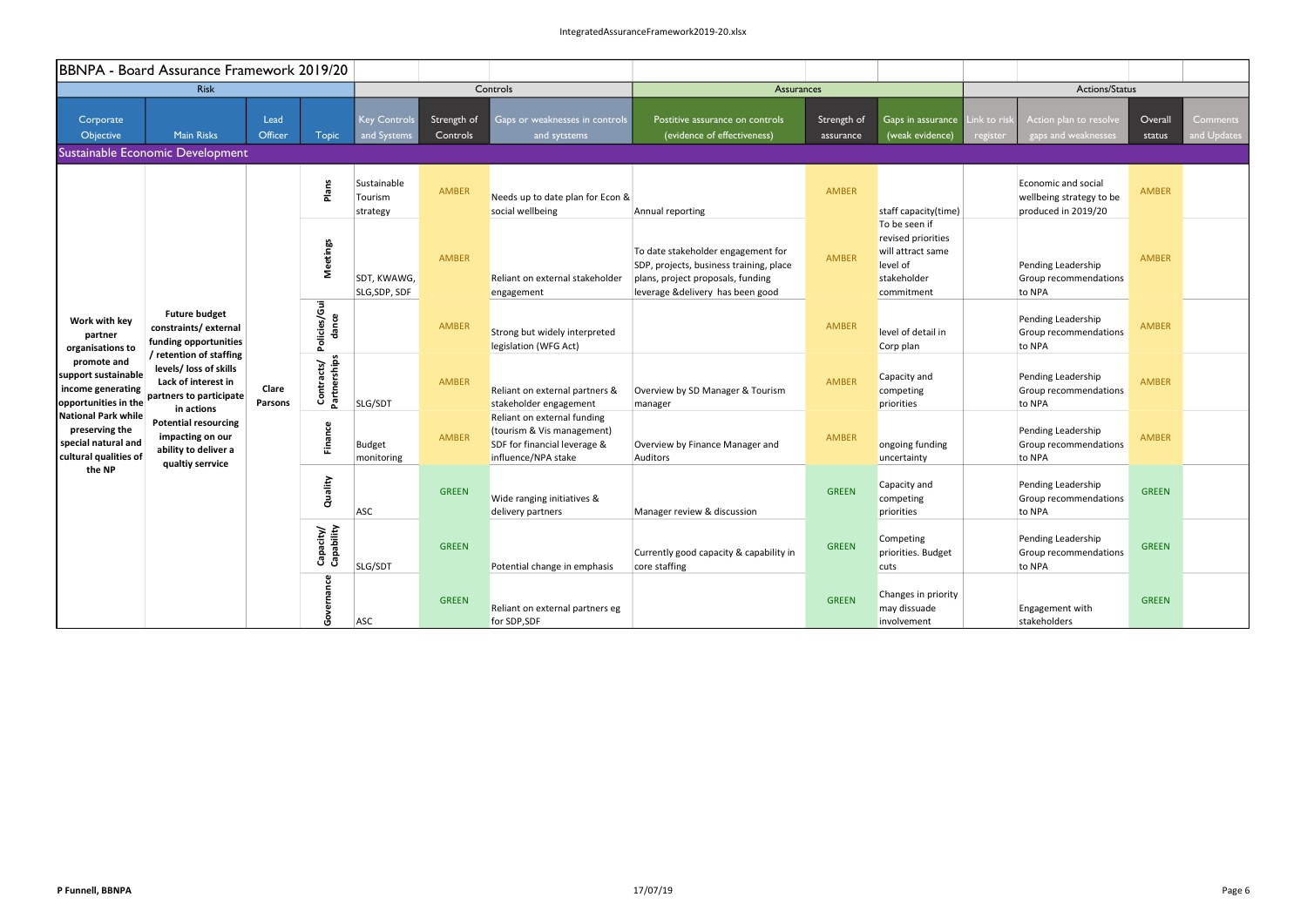|                                                                                               | BBNPA - Board Assurance Framework 2019/20                                                                                                                                                                                                                         |                         |                            |                                                                                                    |                                                                                                                        |                                                                                     |                                                                                                                                                                                                                                                                       |                                |                                                                                                                                                                                                                                                         |                                                                                                                                                                                      |                                                                         |                                                                                                                          |                         |                                                                                                                                                                                                                                    |       |  |
|-----------------------------------------------------------------------------------------------|-------------------------------------------------------------------------------------------------------------------------------------------------------------------------------------------------------------------------------------------------------------------|-------------------------|----------------------------|----------------------------------------------------------------------------------------------------|------------------------------------------------------------------------------------------------------------------------|-------------------------------------------------------------------------------------|-----------------------------------------------------------------------------------------------------------------------------------------------------------------------------------------------------------------------------------------------------------------------|--------------------------------|---------------------------------------------------------------------------------------------------------------------------------------------------------------------------------------------------------------------------------------------------------|--------------------------------------------------------------------------------------------------------------------------------------------------------------------------------------|-------------------------------------------------------------------------|--------------------------------------------------------------------------------------------------------------------------|-------------------------|------------------------------------------------------------------------------------------------------------------------------------------------------------------------------------------------------------------------------------|-------|--|
|                                                                                               | <b>Risk</b>                                                                                                                                                                                                                                                       |                         |                            |                                                                                                    | Controls                                                                                                               |                                                                                     | Assurances                                                                                                                                                                                                                                                            |                                |                                                                                                                                                                                                                                                         |                                                                                                                                                                                      | Actions/Status                                                          |                                                                                                                          |                         |                                                                                                                                                                                                                                    |       |  |
| Corporate<br>Objective                                                                        | <b>Main Risks</b>                                                                                                                                                                                                                                                 | Lead<br>Officer         | <b>Topic</b>               | Key Controls and Systems                                                                           | Strength of<br>Controls                                                                                                | Gaps or weaknesses in controls<br>and systems                                       | Postitive assurance on controls<br>(evidence of effectiveness)                                                                                                                                                                                                        | Strength of<br>assurance       | Gaps in assurance<br>(weak evidence)                                                                                                                                                                                                                    | Link to risk<br>register                                                                                                                                                             | Action plan to resolv<br>gaps and weaknesses                            | Overall<br>status                                                                                                        | Comments<br>and Updates |                                                                                                                                                                                                                                    |       |  |
|                                                                                               | Organisation and Governance - objective I                                                                                                                                                                                                                         |                         |                            |                                                                                                    |                                                                                                                        |                                                                                     |                                                                                                                                                                                                                                                                       |                                |                                                                                                                                                                                                                                                         |                                                                                                                                                                                      |                                                                         |                                                                                                                          |                         |                                                                                                                                                                                                                                    |       |  |
|                                                                                               |                                                                                                                                                                                                                                                                   |                         | Plans                      | LDP, NPMP, Corporate Plan,<br>other strategic documents.<br>Integrated Assurance<br>Framework.     | AMBER                                                                                                                  | NPMP actions not fully<br>completed.                                                | NPMP action review. Annual<br>Monitoring Report for LDP. Annual<br>Report on Corporate Plan.                                                                                                                                                                          | AMBER                          | Weaknesses in<br>SoPR and evidence<br>base.                                                                                                                                                                                                             |                                                                                                                                                                                      | Review of priorities and<br>programmes. LDP2.<br>NPMP 21-25. SoPR 2020. | AMBER                                                                                                                    |                         |                                                                                                                                                                                                                                    |       |  |
|                                                                                               |                                                                                                                                                                                                                                                                   |                         | <b>Meetings</b>            | CGT. CG&MDWG. Policy<br>Forum. Standards<br>Committee. Decision<br>making framework.               | <b>GREEN</b>                                                                                                           | Some issues with KWA/PF and<br>new corporate structure                              | Internal audit reports (two consecutive<br>years of full assurance)                                                                                                                                                                                                   | <b>GREEN</b>                   |                                                                                                                                                                                                                                                         | 02 - Members'<br>adherence to<br>code of conduct 2020                                                                                                                                | Review of governance<br>and management<br>strucutres in autumn          | <b>GREEN</b>                                                                                                             |                         |                                                                                                                                                                                                                                    |       |  |
|                                                                                               |                                                                                                                                                                                                                                                                   |                         | Policies/<br>Guidance      | Standing orders, scheme of<br>delegation, financial<br>regulations, policies and<br>guidance notes | <b>GREEN</b>                                                                                                           | Local resolution protocol and<br>need review                                        | member/officer code of conduct   Internal audit reports (two consecutive<br>years of full assurance)                                                                                                                                                                  | <b>GREEN</b>                   |                                                                                                                                                                                                                                                         |                                                                                                                                                                                      | Monitoring Officer and<br><b>CGMDWG</b> overseeing<br>review            | <b>GREEN</b>                                                                                                             |                         |                                                                                                                                                                                                                                    |       |  |
|                                                                                               | <b>Future budget</b>                                                                                                                                                                                                                                              |                         | Contracts/<br>Partnerships | Welsh Government, WAO,<br>Internal Audit, external legal<br>advice, WLGA                           | <b>GREEN</b>                                                                                                           |                                                                                     | Annual Improvement Report, internal<br>audit reports, annual governance<br>statement                                                                                                                                                                                  | <b>GREEN</b>                   |                                                                                                                                                                                                                                                         |                                                                                                                                                                                      |                                                                         | <b>GREEN</b>                                                                                                             |                         |                                                                                                                                                                                                                                    |       |  |
| The Authority is<br>recognised for the<br>quality of its<br>decision-making<br>and governance | constraints/external<br>funding opportunities<br>/ retention of staffing<br>levels/ loss of skills<br>Lack of interest in<br>partners to participate<br>in actions<br><b>Potential resourcing</b><br>impacting on our<br>ability to deliver a<br>qualtiy serrvice | Julian<br><b>Atkins</b> | ξ<br>aة                    |                                                                                                    |                                                                                                                        |                                                                                     | Financial Regulations,<br>finance system architecture,<br>authorisation limits,<br>reporting to management<br>and Audit and Scrutiny,<br>budget management<br>system, contract standing<br>orders, anti-fraud measures,<br>banking security measures<br>and controls. | AMBER                          | Staff capacity, non-compliance<br>with procedures, collusion is<br>possible, reliance on integrity of<br>staff. Loss of separation of<br>duties due to size of<br>organisation, lack of access to<br>finance system when off-site,<br>cover for absence | Internal and external audit, budget<br>performance, accounts, systems<br>operated by external providers are<br>subject to their own audits -<br>carmarthenshire and cardiff councils | <b>GREEN</b>                                                            | Line managers<br>should actively<br>review budgets of<br>their team and<br>challenge spending detailed risk<br>variances | see finance<br>register | all staff with financial<br>responsibility to be given<br>access to finance system<br>when offsite. Line<br>managers to incorporate<br>budget review into<br>PMR's where appropriate<br>and document corrective<br>actions agreed. | AMBER |  |
|                                                                                               |                                                                                                                                                                                                                                                                   |                         |                            |                                                                                                    | Webcasting of all public<br>committees. Advanced<br>Charter for member<br>development. Complaints<br>handling process. | <b>GREEN</b>                                                                        |                                                                                                                                                                                                                                                                       | Audit reports. Ombudsman. ICO. | GREEN                                                                                                                                                                                                                                                   |                                                                                                                                                                                      |                                                                         |                                                                                                                          | GREEN                   |                                                                                                                                                                                                                                    |       |  |
|                                                                                               |                                                                                                                                                                                                                                                                   |                         | Capacity/<br>Capability    | Member induction and<br>continuing development<br>programme. CG&MDWG.                              | AMBER                                                                                                                  | Staffing resource vs remit and<br>expectations. Impact of changes<br>in membership. | Audit reports.                                                                                                                                                                                                                                                        | AMBER                          | Concerns with<br>capacity and stress membership<br>are anecdotal                                                                                                                                                                                        | 19 - Corporate<br>Capacity 13 -<br>Lack of<br>continuity of                                                                                                                          | Transformation<br>programme. Stress<br>survey.                          | AMBER                                                                                                                    |                         |                                                                                                                                                                                                                                    |       |  |
|                                                                                               |                                                                                                                                                                                                                                                                   |                         |                            | Audit and Scrutiny.<br>Standards Committee.                                                        | <b>GREEN</b>                                                                                                           |                                                                                     | Audit reports                                                                                                                                                                                                                                                         | <b>GREEN</b>                   |                                                                                                                                                                                                                                                         |                                                                                                                                                                                      |                                                                         | <b>GREEN</b>                                                                                                             |                         |                                                                                                                                                                                                                                    |       |  |
|                                                                                               | Organisation and Governance - Objective 2                                                                                                                                                                                                                         |                         |                            |                                                                                                    |                                                                                                                        |                                                                                     |                                                                                                                                                                                                                                                                       |                                |                                                                                                                                                                                                                                                         |                                                                                                                                                                                      |                                                                         |                                                                                                                          |                         |                                                                                                                                                                                                                                    |       |  |
|                                                                                               |                                                                                                                                                                                                                                                                   |                         | Plans                      | Draft communication<br>strategy                                                                    | <b>RED</b>                                                                                                             | No existing strategy or action<br>plan.                                             | Social media monitoring.                                                                                                                                                                                                                                              | <b>RED</b>                     | Assessment of<br>uptake, reach,<br>awareness levels.                                                                                                                                                                                                    |                                                                                                                                                                                      |                                                                         | <b>RED</b>                                                                                                               |                         |                                                                                                                                                                                                                                    |       |  |
|                                                                                               |                                                                                                                                                                                                                                                                   |                         | eetings                    | CG&MDWG. Webcasting of<br>all public committees.                                                   | AMBER                                                                                                                  | Webcasting system underutilised<br>for other meetings                               | Stats on webcasting and website usage.                                                                                                                                                                                                                                | AMBER                          | Stats not regularly<br>reviewed, no<br>targets.                                                                                                                                                                                                         |                                                                                                                                                                                      |                                                                         | AMBER                                                                                                                    |                         |                                                                                                                                                                                                                                    |       |  |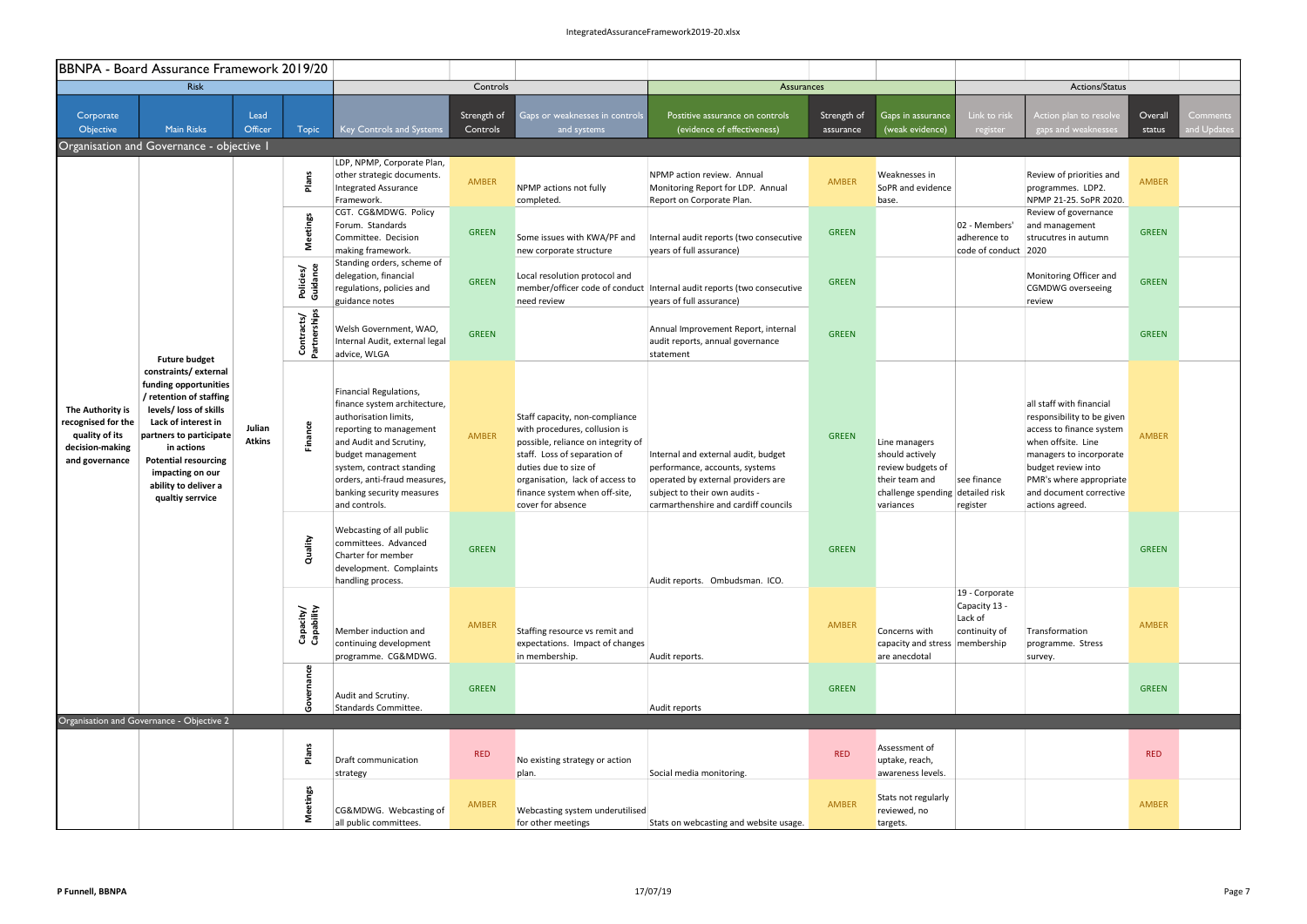|                                                     | Risk                                                                                                                  |                         |                                      |                                                                                                            | Controls                |                                                                                                                          | Assurances                                                                 |                          |                                                 | Actions/Status                                                            |                   |                         |  |
|-----------------------------------------------------|-----------------------------------------------------------------------------------------------------------------------|-------------------------|--------------------------------------|------------------------------------------------------------------------------------------------------------|-------------------------|--------------------------------------------------------------------------------------------------------------------------|----------------------------------------------------------------------------|--------------------------|-------------------------------------------------|---------------------------------------------------------------------------|-------------------|-------------------------|--|
| Corporate<br>Objective                              | <b>Main Risks</b>                                                                                                     | Lead<br>Officer         | <b>Topic</b>                         | <b>Key Controls and Systems</b>                                                                            | Strength of<br>Controls | Gaps or weaknesses in controls<br>and systems                                                                            | Postitive assurance on controls<br>(evidence of effectiveness)             | Strength of<br>assurance | Gaps in assurance<br>(weak evidence)            | Link to risl<br>Action plan to resolve<br>register<br>gaps and weaknesses | Overall<br>status | Comments<br>and Updates |  |
|                                                     | <b>Future budget</b><br>constraints/external<br>funding opportunities<br>/ retention of staffing                      |                         | Policies/<br>Guidance                | Draft publicity protocol.<br>Guidance on use of social<br>media. Social media trianing<br>for members.     | AMBER                   |                                                                                                                          | Internal audit. Peer review. WLGA.                                         | AMBER                    | Not reported on<br>recently.                    |                                                                           | AMBER             |                         |  |
| To improve the<br>way we<br>communicate our<br>work | levels/ loss of skills<br>Lack of interest in<br>partners to participate<br>in actions<br><b>Potential resourcing</b> | Julian<br><b>Atkins</b> | Contracts/<br>Partnerships           | Welsh language translation<br>framework. SD partnership.<br>Destination partnership. NP<br>Partnership.    | <b>AMBER</b>            | NPW not sufficiently<br>coordinated. NPUK not<br>presenting coordinated<br>messages.                                     |                                                                            | AMBER                    |                                                 |                                                                           | AMBER             |                         |  |
|                                                     | impacting on our<br>ability to deliver a                                                                              |                         | Finan                                | <b>Budget monitoring</b>                                                                                   | <b>GREEN</b>            |                                                                                                                          | External audit.                                                            | <b>GREEN</b>             |                                                 |                                                                           | <b>GREEN</b>      |                         |  |
|                                                     | qualtiy serrvice                                                                                                      |                         | Quality                              | Review and signoff of press<br>releases.                                                                   | AMBER                   | Lack of clear procedures.<br>Previous KPIs no longer tracked.   Internal and external audit.                             |                                                                            | AMBER                    | Not reported on<br>recently.                    | Publicity protocol.                                                       | AMBER             |                         |  |
|                                                     |                                                                                                                       |                         | Capacity/<br>Capability              | Dedicated staff resource<br>with clear remits.                                                             | AMBER                   | Alignment across staff resource<br>to common purpose                                                                     | Internal and external audit.                                               | <b>AMBER</b>             | Not reported on<br>recently.                    |                                                                           | AMBER             |                         |  |
|                                                     |                                                                                                                       |                         |                                      | Agendas, minutes and<br>recordings of webcasts<br>accessible via website.                                  | <b>GREEN</b>            | Authority website requires<br>renewal                                                                                    | Internal and external audit.                                               | <b>GREEN</b>             |                                                 |                                                                           | <b>GREEN</b>      |                         |  |
|                                                     | Organisation and Governance - Objective 3                                                                             |                         |                                      |                                                                                                            |                         |                                                                                                                          |                                                                            |                          |                                                 |                                                                           |                   |                         |  |
|                                                     |                                                                                                                       |                         | Plans                                | NPMP, CP, Change<br>Programme                                                                              | AMBER                   | Future priorities will emerge<br>from change programme and<br>& project development process. aligned to clear priorities | need to be reflected in key plans   Fewer projects within future plans     | <b>GREEN</b>             | (statement of<br>intent as work in<br>progress) | See change programme                                                      | AMBER             |                         |  |
|                                                     |                                                                                                                       |                         | eetings<br>Σ                         | SDT for delivery projects<br>CGT for corporate projects                                                    | AMBER                   | New proposal development<br>process launched 1/5/19 so still<br>bedding in                                               | Checks built into new proposal process<br>prior to funding bids submitted. | <b>GREEN</b>             | (statement of<br>intent as work in<br>progress) | See change programme                                                      | AMBER             |                         |  |
|                                                     | <b>Future budget</b>                                                                                                  |                         | olicies/<br>$\mathbf{\omega}$<br>Σ Ο | New proposal development<br>guidelines, template &<br>process                                              | <b>AMBER</b>            | Launched on 1/5/19 so need to<br>assess whether new guidelines<br>being followed                                         | Checks at SDT & CGT on new proposals                                       | <b>GREEN</b>             | (statement of<br>intent as work in<br>progress) | See change programme                                                      | AMBER             |                         |  |
| To improve the                                      | constraints/external<br>funding opportunities<br>/ retention of staffing<br>levels/ loss of skills                    |                         | Contracts/<br>Partnerships           | Contract approval levels (£)<br>within new proposal<br>development process                                 | AMBER                   | Launched on 1/5/19 so need to<br>assess whether new guidelines<br>being followed                                         | Checks at SDT & CGT on new proposals                                       | <b>GREEN</b>             | (statement of<br>intent as work in<br>progress) | See change programme                                                      | AMBER             |                         |  |
| way we select,<br>and evaluate                      | Lack of interest in<br>design, implement partners to participate Steve Gray<br>in actions                             |                         |                                      | Involvement of finance in<br>proposal development<br>included in new process                               | AMBER                   | Relies on capacity of finance to<br>review proposal budgets &<br>comments                                                | Checks at SDT & CGT on new proposals                                       | <b>GREEN</b>             | (statement of<br>intent as work in<br>progress) | See change programme                                                      | AMBER             |                         |  |
| projects                                            | <b>Potential resourcing</b><br>impacting on our<br>ability to deliver a<br>qualtiy serrvice                           |                         | Quality                              | Development of new impact<br>framework & KPIs included<br>in change programmes                             | AMBER                   | Framework and future KPIs still<br>to be developed                                                                       | Clear KPIs for all work programmes and<br>projects                         | <b>GREEN</b>             | (statement of<br>intent as work in<br>progress) | See change programme                                                      | AMBER             |                         |  |
|                                                     |                                                                                                                       |                         | Capacity/<br>Capability              | New staff communication<br>channels to reconfirm<br>proposal development &<br>project evaluation processes | AMBER                   | New process requires repeated<br>messages and confirmation.<br>Digital workspace not yet in<br>place.                    | SMF, feedback at staff briefings, staff<br>surveys                         | <b>GREEN</b>             | (statement of<br>intent as work in<br>progress) | See change programme                                                      | AMBER             |                         |  |
|                                                     | Organisation and Governance - Objective 4                                                                             |                         | nance                                | CG&MDWG, Policy Forum,<br>A&SC, KWAGs                                                                      | AMBER                   | Governance arrangements to be<br>reviewed in autumn, some sense<br>that current arrangements are<br>overly complex.      | Internal and external audit. Member<br>and staff feedback.                 | <b>GREEN</b>             | (statement of<br>intent as work in<br>progress) | See change programme                                                      | AMBER             |                         |  |